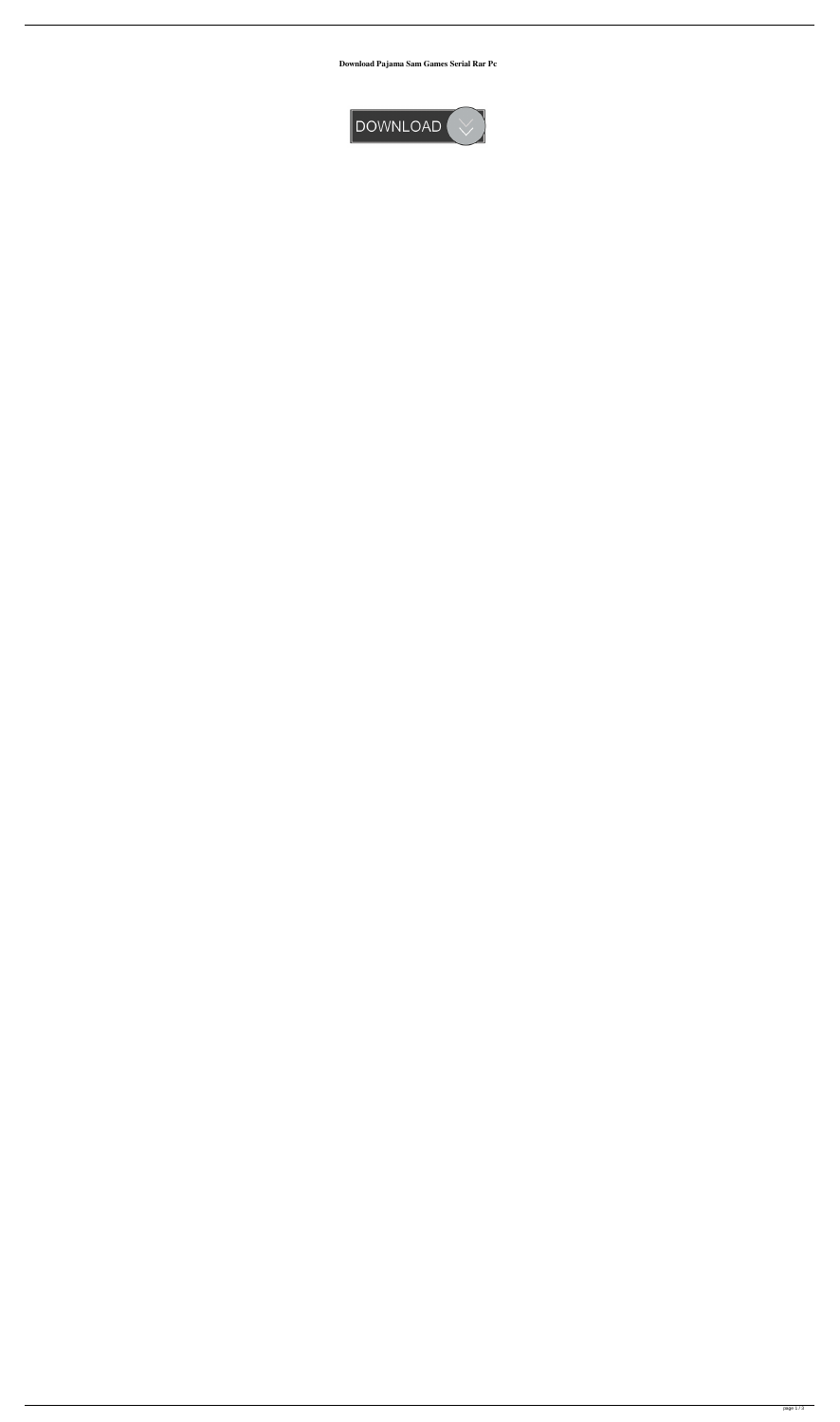Category:2001 video games Category:Adventure games Category:DOS games Category:Point-and-click adventure games Category:Video games developed in the United Kingdom Category:Windows games Category:Video games featuring anth cozy, Charlie's Is your one stop shop for all your home decor needs. It is located on the historic Main Street of downtown Tyler. In the mood for a beverage? Sign up to receive all the latest news from Charlie's! Phone \* E take great pride in the products and customer service we provide. Whether it is a custom created just for you or something from one of our many products, you are guaranteed to receive a high quality product at a great pric an unsupported browser. The TripAdvisor website may not display properly. We support the following browsers: Windows:Internet Explorer, Mozilla Firefox, Google Chrome. Mac:Safari. We stayed here on our visit to the area. T breakfast was superb, but included the price of the room (the usual amount in Germany, about 50 euro). They also let us use their local currency as a credit card and an ATM was... More This was a wonderful hotel, very frie restaurants. There is a bus stop and regular taxi's about 100m away. After two nights we went to the hotels own breakfast restaurant - very bad! If it would have been a hotel of 3 stars it would have not been so bad, but i the shower had... More Stayed here one night for a wedding. My room was superb - large and nicely furnished with a gorgeous view. The rest of the hotel was also very comfortable with very friendly staff. Breakfast was lovely